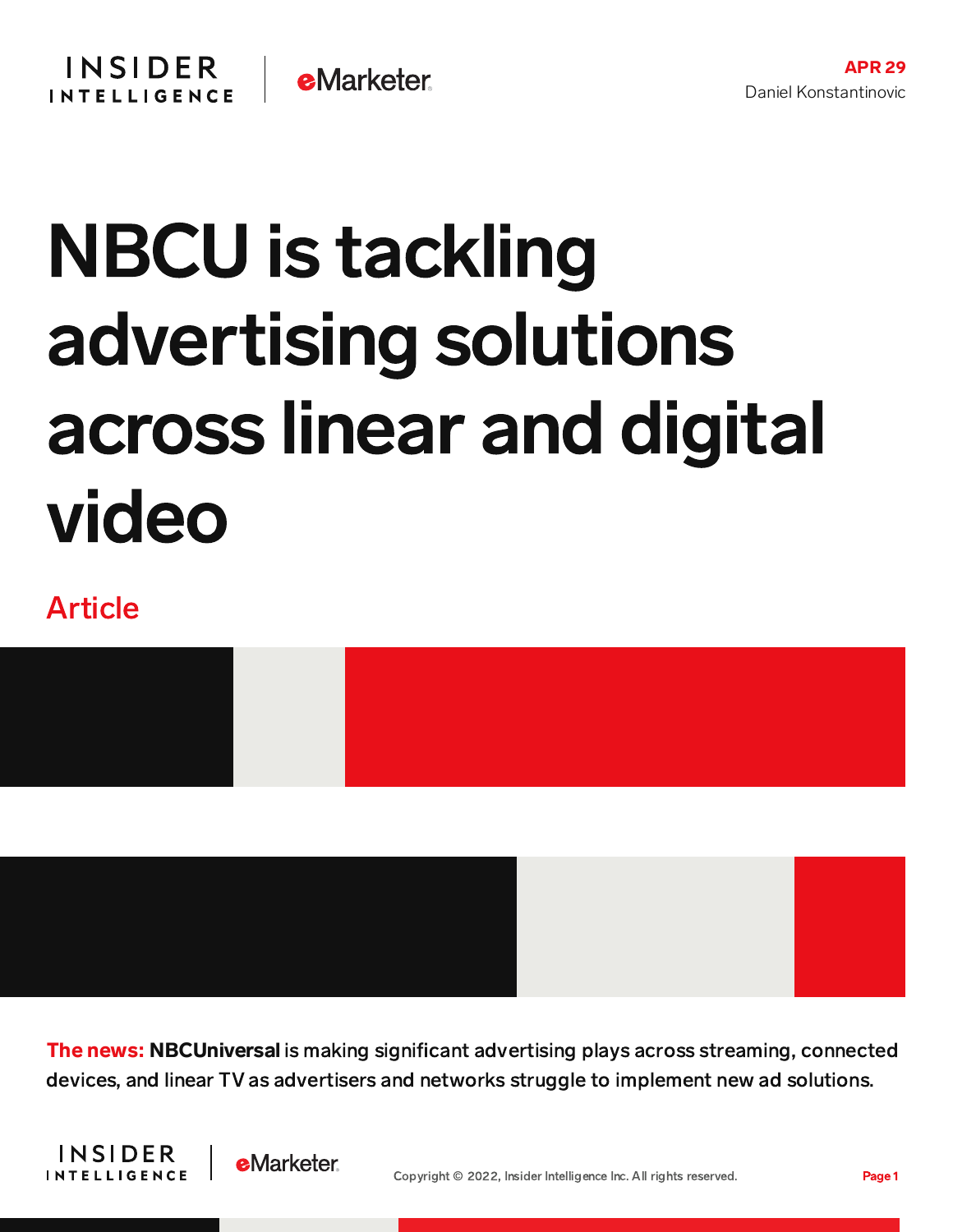- Parent company Comcast partnered with Charter Communications to launch a streaming service platform on its smart TVs and streaming box "Flex" that will rival Roku.
- NBCU recently announced the "Peacock Ad Manager," a full-funnel ad platform made in partnership with **tyScientific** that lets marketers precisely target consumers and access performance metrics.
- The network also recently declared **iSpot.tv** as its preferred currency for the 2022 upfront season following months of partnerships to test new measurement solutions.

How we got here: When Nielsen's accreditation status came under scrutiny last year, NBCU [acted](https://search1-na2.emarketer.com/?query=measurement%20independence&sortBy=bestMatch) fast to develop its own competing solutions.

- After seeking proposals from several measurement firms including Nielsen, NBCU partnered with iSpot to run several tests for new measurements during the Olympics and Super Bowl.
- Those measurement currencies included ones that bring the flexibility of digital ads to linear TV by tying linear ads to digital actions taken by consumers.
- But NBCU and iSpot aren't the only competitors looking to revitalize linear ads. Roku recently [partnered](https://content-na2.emarketer.com/roku-s-launches-program-bringing-targeted-ads-linear-tv) with NBCU competitors like Paramount, Discovery, and others to test a program that allows networks to replace linear TV ads with targeted ads in real time.

Linear TV**'**s comeback: The opportunity for new ad solutions in linear TV isn't insignificant. Linear TV ad spending will reach a **[peak](https://content-na2.emarketer.com/has-tv-ad-spending-hit-its-peak-us)** of \$68.35 billion this year.

- Despite [growing](https://content-na2.emarketer.com/digital-ad-revenues-increased-35-2021) digital ad channels and spending, digital ads are currently going through a period of instability due to sweeping privacy changes, which is resulting in [consumer](https://content-na2.emarketer.com/nearly-half-of-us-consumers-have-been-served-incorrect-ads-survey-finds) distrust.
- Traditional ads on radio, TV, and elsewhere are seeing increased engagement, [per](https://hbr.org/2022/04/why-marketers-are-returning-to-traditional-advertising) the Harvard Business Review, perhaps because advertising is historically baked into those mediums compared with many digital channels, which consumers see as intrusive.